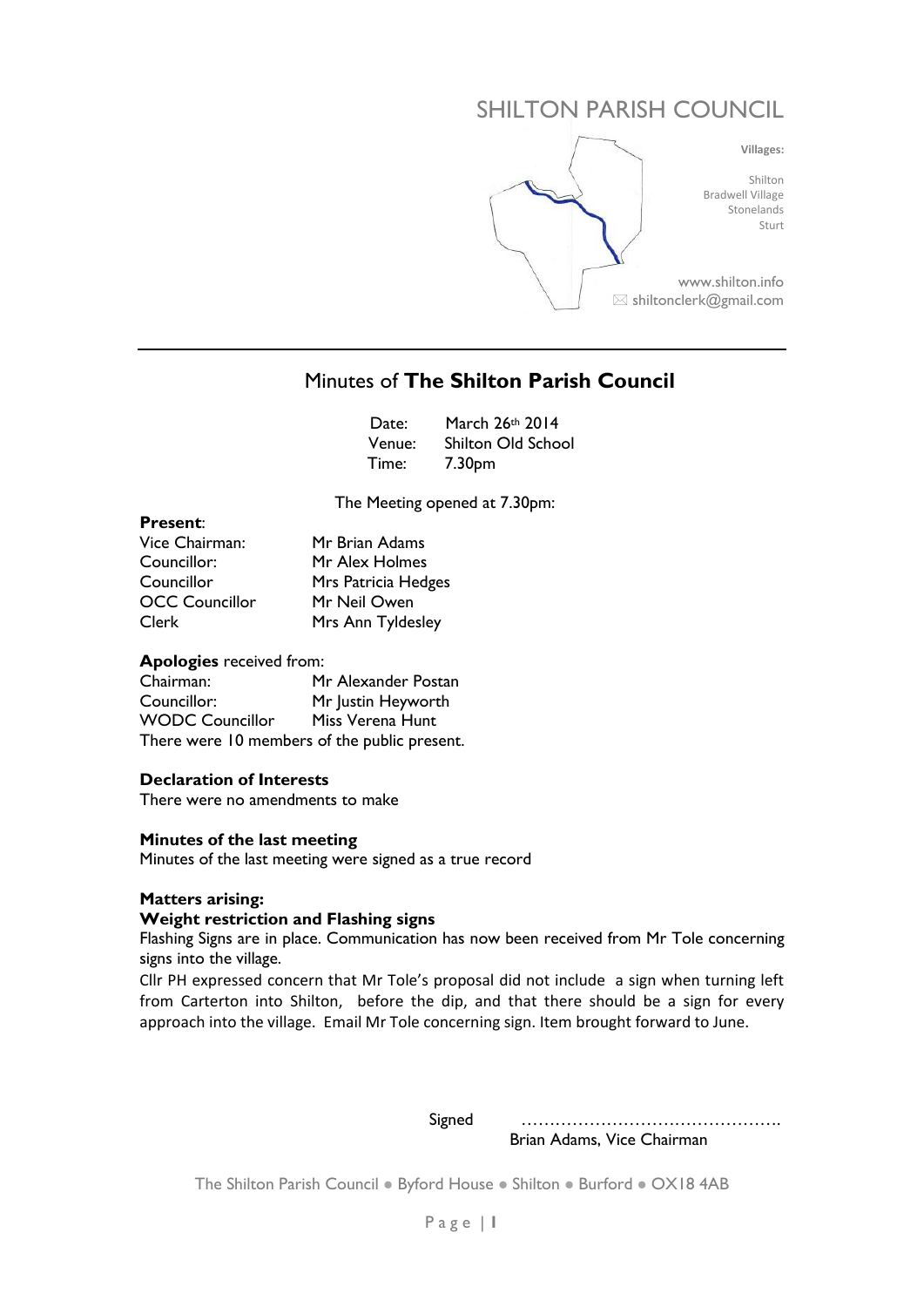Continued…….

#### **Shilton Flood Defence Group**

Cllr AP's input noted that a second Bank account to be opened by April  $6<sup>th</sup>$  and cheque of £2000 to be lodged from Councillor Owen's (O.C.C.) Community Fund. A transfer of £2136.56 from the Shilton Conservation Account is to be actioned.

Some finance is in place and sums of money granted by the Environmental Agency and OCC (£80k) held by WODC who will act as Project Managers

Verena Hunt has a green light for loan of £20k if we are able to raise additional funds of £5k. SPC voted one additional grant of £1250 in 2013

Contribution can be raised via an increase in the parish rates but this would take a considerable time and action is needed now. It was suggested that money could be raised from a local government grant that could be paid back over an agreed timeframe. This, however, would lead to an increase in local precept tax.

Input from the floor suggested that the April Newsletter would be an ideal vehicle to advise the community the need for raising money via council tax and that it is a minuscule amount that would be charged to every house hold in the Parish. To be actioned by MKJL.

Cllr PH asked the councillors to clarify what the sum of £1200 shown in special projects was for and was it to be paid out of 2013/2014 budget? Copies of minutes and budgets to be circulated.

Marilyn Cox to liaise with AP to draft a note.

Marilyn showed concern that Bradwell village often stands alone yet needs to be more unified as part of the community of Shilton. Her concern was that they do not always feel part of the Parish and that things that are required in other parts of the parish are not necessarily needed by them.

It was agreed that a letter concerning the benefits of the flood proposals to be sent to Tony Cripps to help keep the community informed and become more integrated part of the Parish community.,

It was suggested, from the floor, that a letter of thanks to be sent to Mr Metcalfe re bunds on his land. To be actioned by MKJL.

#### **Correspondence**

Re: Letter to Environment Agency from Cllr AP , reply to be circulated asap

#### **Finance**

Cash in Hand: £10.50 Lloyds Bank: £3535.00

…………………………………………………………

Mr M Linney, Chairman

The Shilton Parish Council . Byford House . Shilton . Burford . OX18 4AB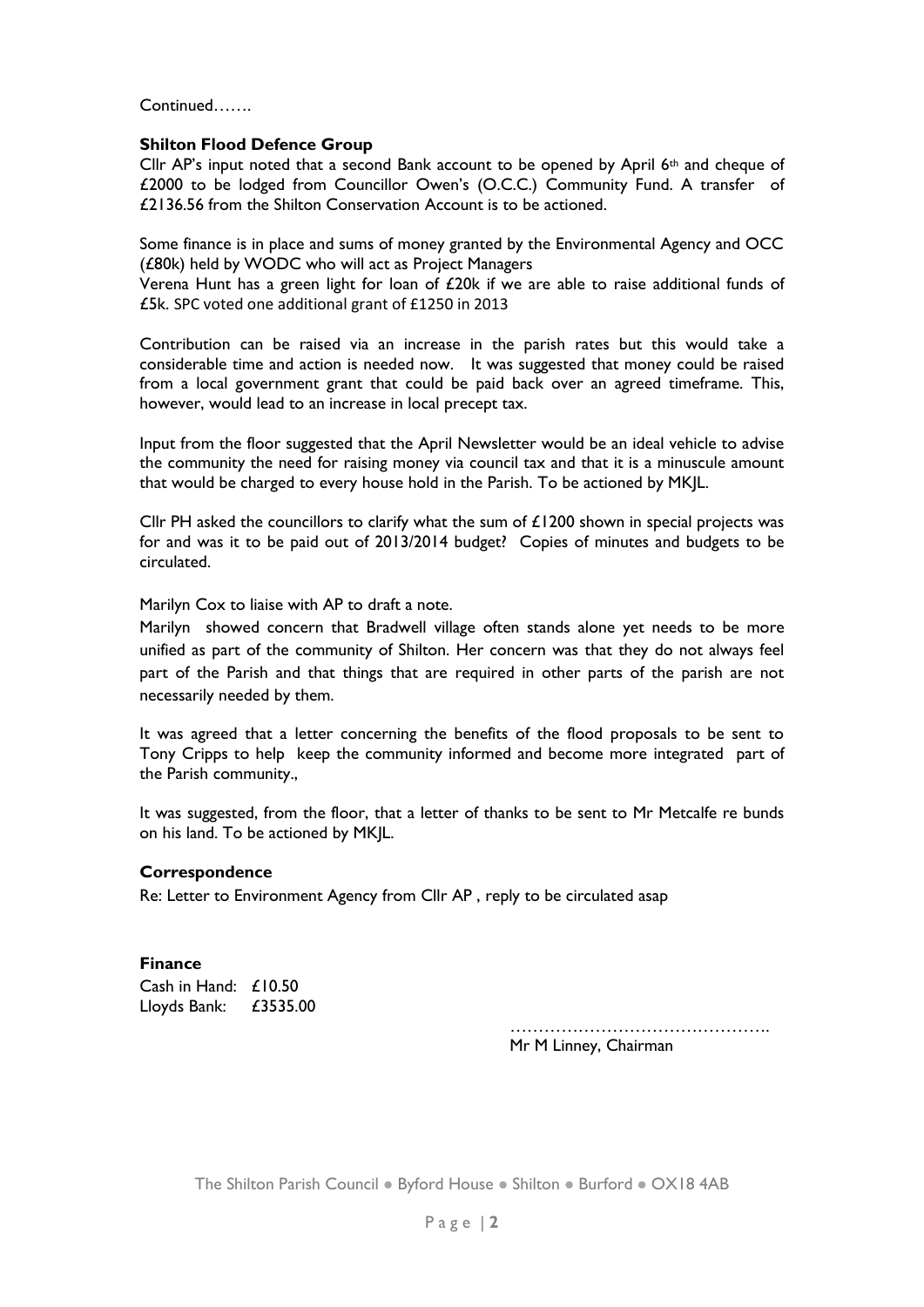Continued…….

# **Elections**

Elections are to be held re: Shilton Parish Council.

Cllr AP has stated that he will resign from the post of Chairman but will remain as Councillor if re-elected. He is giving up Chairmanship to be more involved elsewhere. Cllr P H stated that she will also stand down.

WODC Cllr Verena Hunt has stated that she will not be standing in the May elections. It was recorded a vote of thanks to Verena for all her hard work, over 16 years, on our behalf. It was agreed that a presentation is to be organised to for her long service.

# **AOB**

# **Pot Holes**

There is damage to crazy paving at Down's House. The paving is damaged .and is a hazard. Malcolm has already mentioned this to Cllr AP. Needs to be followed up and to check with WODC when repairs can be expected to be carried out. To be actioned: Tony Cripps.

There are additional holes in the village at Field House where the tarmac has sunk.

# **Shilton Welfare Trust**

Marilyn Cox reported that it is the time for re-election. Marilyn Cox and Penny Pierce will stand again. Cllr AH proposed and Cllr PH seconded. Marilyn and Pat were duly re-elected for a further term.

# **District and County Councillors**

Cllr Neil Owen congratulated Shilton for their continuing efforts to raise money for the Shilton Flood fund. He stated that funds  $( f2m)$  were promised from the government to be used across the county. Access to the fund is through Mr Rodney Rose. However no decisions are in place as to how the funds are yet to be allocated.

As an interim, Cllr Owen offered, from his budget, an additional £1000 to be added to the Shilton Flood Fund. This will be available after April 6. Thanks were given to Cllr Neil Owen for his continued support and his generous offer of help.

A letter of thanks to be sent in recognition of his help and support.

Cllr Owen attended the meeting concerning Carterton West Development and reported it was a very lively meeting. He stressed that WODC has shown disapproval of the scheme and that to the date of this meeting, no planning applications have been submitted. The public gave the officers at the meeting a hard time, their main concerns being infrastructure and additional traffic through adjoining villages. There is however a possibility that the Secretary of State may override any decisions made.